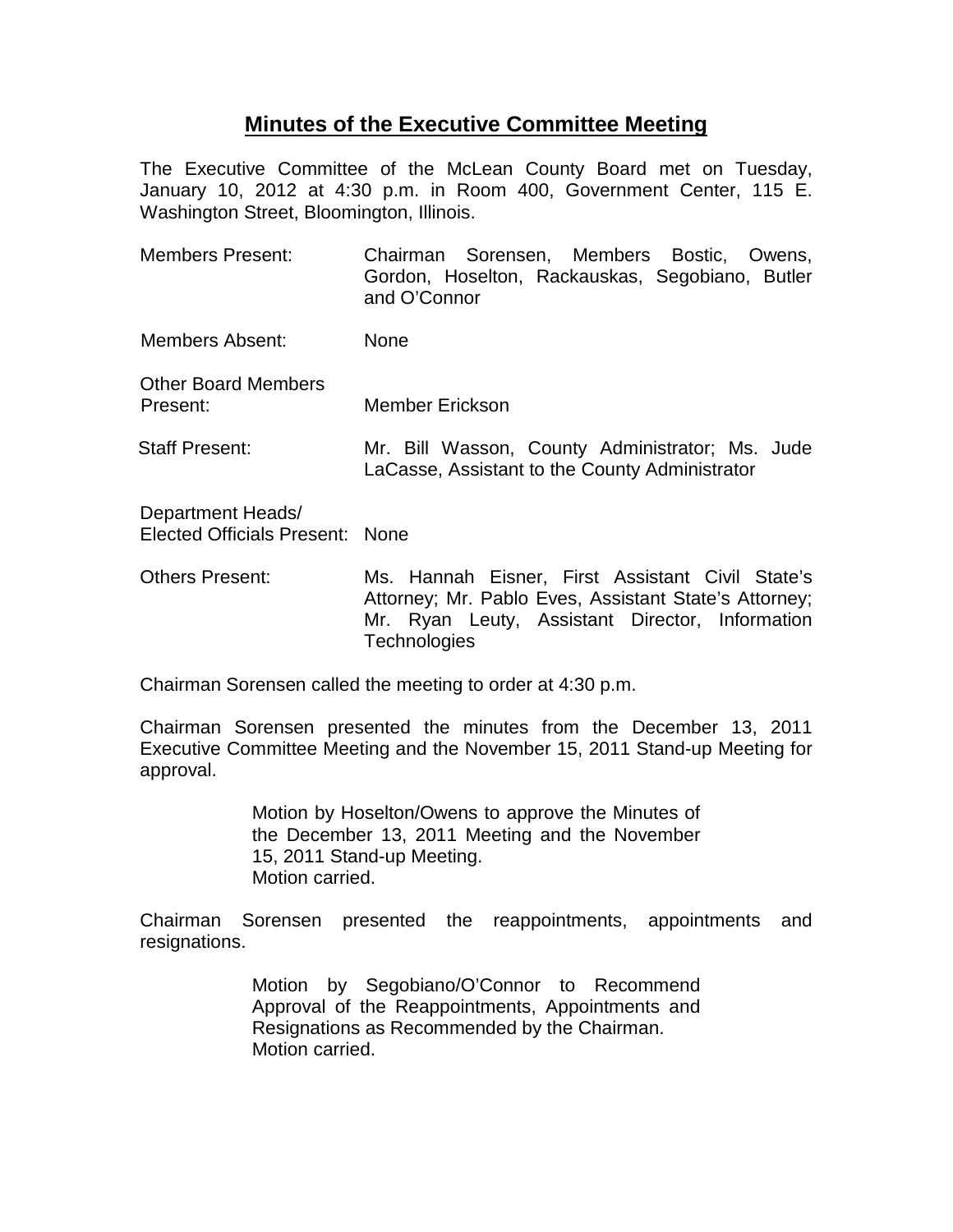Minutes of the Executive Committee January 10, 2012 Page Two

Chairman Sorensen presented a request for approval of an Ordinance amending "An Ordinance describing and designating an area located partially within the City of Bloomington, the Town of Normal and Unincorporated McLean County as an Enterprise Zone" – Nussbaum Transportation Services, Inc. and Kongskilde Industries – County Administrator's Office. He stated that Mr. Ken Springer, Project Analyst, Economic Development Council, is available to answer any questions. There were no questions.

> Motion by Segobiano/Owens to Recommend Approval of an Ordinance Amending "An Ordinance describing and designating an area located partially within the City of Bloomington, the Town of Normal and Unincorporated McLean County as an Enterprise Zone" – Nussbaum Transportation Services, Inc. and Kongskilde Industries – County Administrator's Office. Motion carried.

Chairman Sorensen presented a request for approval of a County Movie Tour Book Agreement with CGI Communications – Information Technologies. He noted that Mr. Ryan Leuty, Assistant Director, Information Technologies was available should there be any questions. There were no questions.

> Motion by Segobiano/Butler to Recommend Approval of a County Moving tour Book Agreement with CGI Communications – Information Technologies. Motion carried.

Ms. Diane Bostic, Chairman, Property Committee, advised that the Property Committee brings no items for action to the Executive Committee. She indicated that the Property Committee did not meet in January, but will meet at a Stand-up meeting prior to the County Board meeting.

Chairman Sorensen asked if there were any questions or comments. Hearing none, he thanked Ms. Bostic.

Mr. Ben Owens, Chairman, Finance Committee**,** presented two requests from the Health Department that can be acted upon together. The first is for approval of an Ordinance of the McLean County Board amending the 2011 Combined Appropriation and Budget Ordinance for Fund 0105 (Vision and Hearing) – Health Department. The second is a request for approval of a Resolution amending the Fiscal Year 2011 McLean County Full-Time Equivalent Position Resolution associated with an Ordinance to Amend the Fiscal Year 2011 McLean County combined Appropriation and Budget Ordinance for Fund 0105 (Vision and Hearing Fund) – Health Department.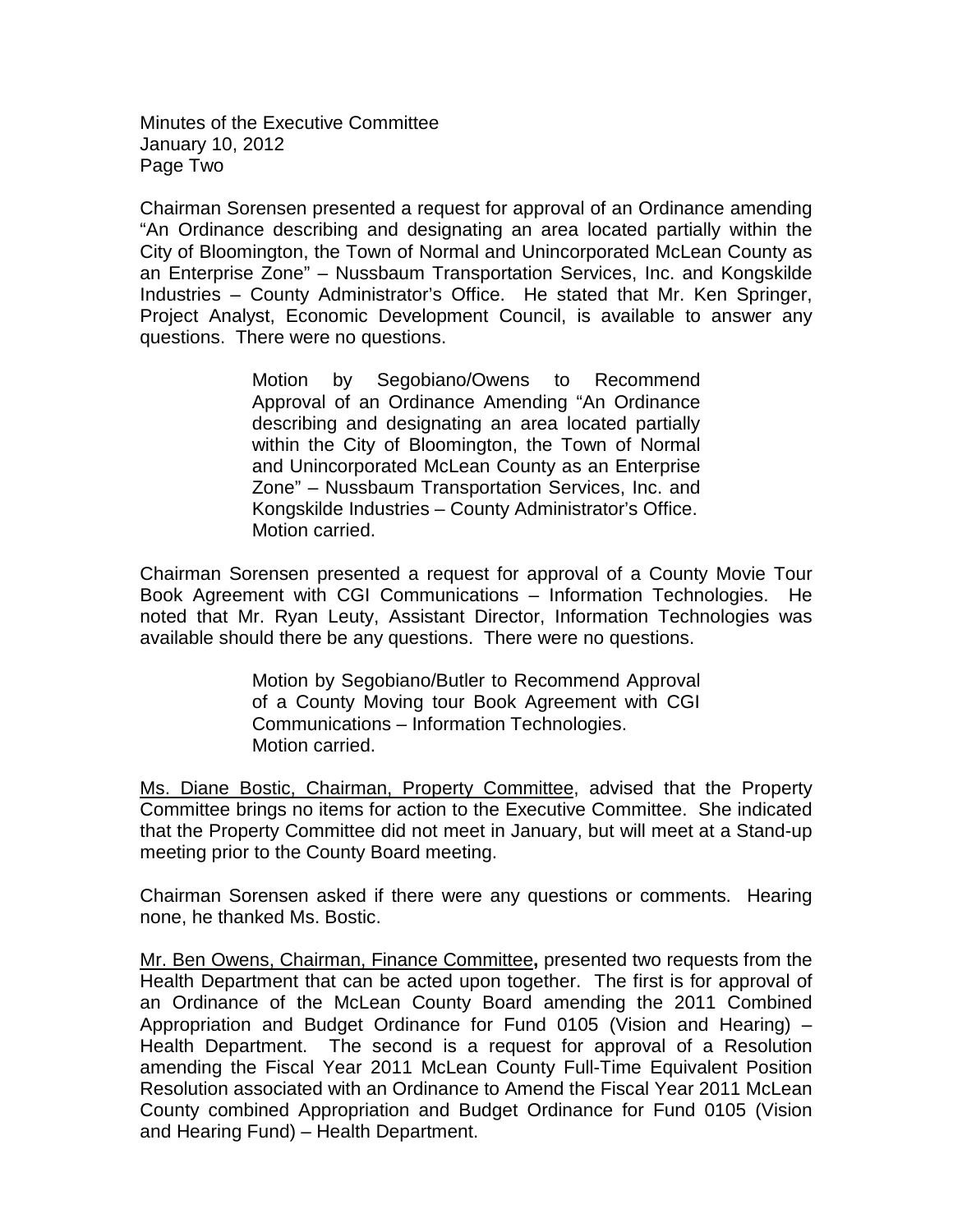Minutes of the Executive Committee January 10, 2012 Page Three

Ms. Rackauskas asked if part-time employees receive benefits and insurance as is shown on the breakdown in salary for the position. Mr. Wasson explained that part-time employees who work more than 1,000 hours receive benefits. Chairman Sorensen also noted that sometimes the Health Department splits a full-time employee across multiple programs, each with their own grant funding.

> Motion by Owens/O'Connor to Recommend Approval of an Ordinance of the McLean County Board amending the 2011 Combined Appropriation and Budget Ordinance for Fund 0105 (Vision and Hearing) – Health Department; and to Recommend Approval of a Resolution Amending the Fiscal Year 2011 McLean County Full-time Equivalent Position Resolution Associated with an Ordinance to Amend the Fiscal year 2011 McLean County Combined Appropriation and Budget Ordinance for Fund 0105 (Vision and Hearing Fund) – Health Department. Motion carried.

Mr. Owens presented a request for approval of Critical Personnel Hiring requests – County Administrator's Office.

Chairman Sorensen advised that there will be stand-up meetings for Finance Committee and Executive Committee prior to the County Board meeting to consider emergency hiring requests for positions in the State's Attorney's Office.

> Motion by Owens/Rackauskas to Recommend Approval of Critical Personnel Hiring Requests – County Administrator's Office. Motion carried.

Mr. Owens presented a request for approval of an Ordinance authorizing the execution and delivery of an Intergovernmental Cooperation Agreement and certain Documents in connection therewith; and related matters (Assist 2011 Homebuyer Assistance) – County Administrator's Office.

> Motion by Owens/Gordon to Recommend Approval of an Ordinance Authorizing the Execution and Delivery of an Intergovernmental Cooperation Agreement and certain Documents in Connection therewith; and Related Matters (Assist 2011 Homebuyer Assistance) – County Administrator's Office. Motion carried.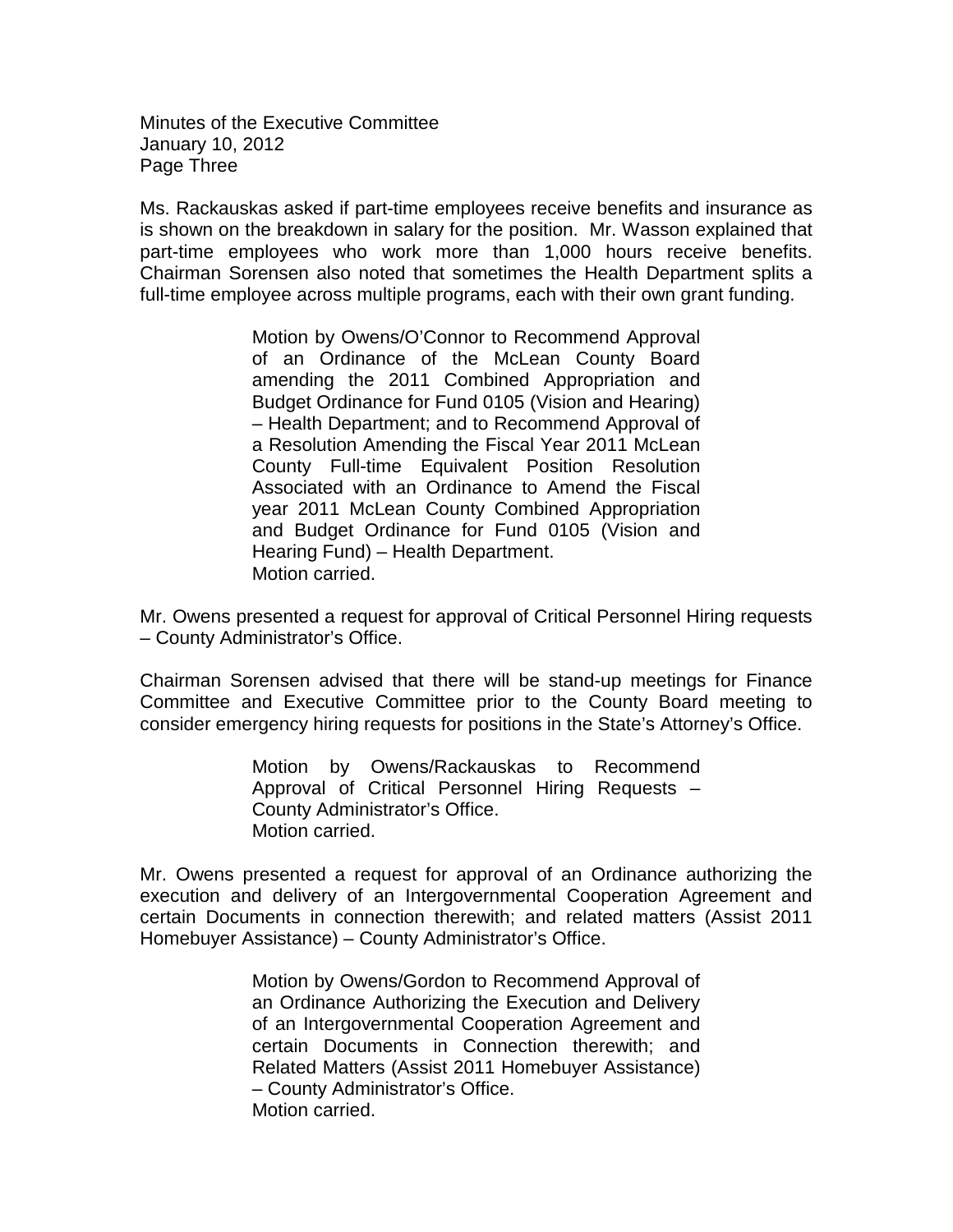Minutes of the Executive Committee January 10, 2012 Page Four

Mr. Owens noted that there is one item that will be considered next week at the County Board meeting, namely approval to authorize an agreement between Bridgestone Americas Tire Operations, LLC and the County of McLean.

Chairman Sorensen asked if there were any questions or comments. Hearing none, he thanked Mr. Owens.

Ms. Bette Rackauskas, Chairman, Justice Committee, presented a request for approval of an Emergency Appropriation Ordinance to amend the McLean County Fiscal Year 2012 Combined Annual Appropriation and Budget Ordinance Fund 0001, General Fund, Court Services Department 0022 – Court Services Department.

> Motion by Rackauskas/Hoselton to Recommend Approval of an Emergency Appropriation Ordinance to Amend the McLean County Fiscal Year 2012 Combined Annual Appropriation and Budget Ordinance Fund 0001, General Fund, Court Services Department 0022 – Court Services Department. Motion carried.

Ms. Rackauskas presented a request for approval of an Emergency Appropriation Ordinance to amend the McLean County Fiscal Year 2012 Combined Annual Appropriation and Budget Ordinance Fund 0001, General Fund, Court Services Department 0022 – Court Services Department.

> Motion by Rackauskas/Bostic to Recommend Approval of an Emergency Appropriation Ordinance to Amend the McLean County Fiscal Year 2012 Combined Annual Appropriation and Budget Ordinance Fund 0001, General Fund, Court Services Department 0022. Motion carried.

Ms. Rackauskas presented a request for approval of an Intergovernmental Agreement between the County of McLean, Olympia Community Unit School District 16, and the McLean County Sheriff – Sheriff's Department.

> Motion by Rackauskas/Segobiano to Recommend Approval of an Intergovernmental Agreement between the County of McLean, Olympia Community Unit School District 16, and the McLean County Sheriff – Sheriff's Department. Motion carried.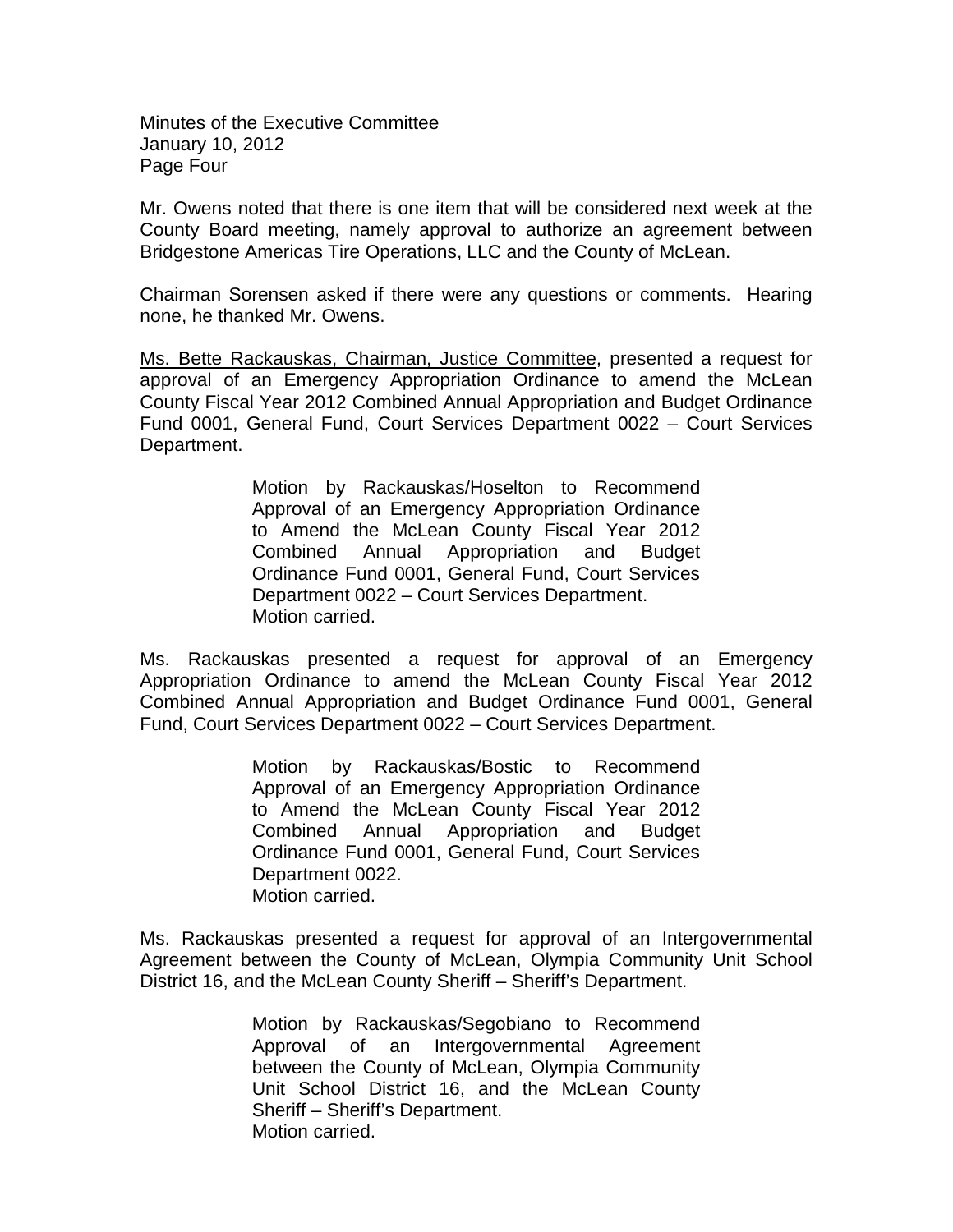Minutes of the Executive Committee January 10, 2012 Page Five

Chairman Sorensen asked if there were any questions or comments. Hearing none, he thanked Ms. Rackauskas.

Mr. George Gordon, Chairman, Land Use and Development Committee, announced that the Land Use and Development Committee did not have a quorum; therefore, a stand-up Committee meeting will be held prior the County Board meeting to consider a request for approval of a Resolution of the McLean County Solid Waste Management Technical Committee to designate \$25,000 for a Household Hazardous Waste Collection Event in 2012.

Chairman Sorensen asked if there were any questions or comments. Hearing none, he thanked Mr. Gordon.

Mr. Stan Hoselton, Chairman, Transportation Committee, advised that the Transportation Committee brings no items for action to the Executive Committee. He noted that all of the items going to the Board were approved by the Transportation Committee.

Mr. Hoselton stated that the Transportation Committee meeting included a presentation on the East Side Highway by Clark-Dietz. He indicated that the Board will have that opportunity to see a similar program at the fourth Eastside Highway Public Information Meeting (PIM) on Wednesday, January 11, 2012 from 6:00 to 8:00 p.m. at Normal Community High School at 3900 East Raab Road.

Chairman Sorensen asked if there were any questions or comments. Hearing none, he thanked Mr. Hoselton.

Chairman Sorensen called for a motion to go into *Executive Session* to discuss Pending Litigation with the Committee Members; Administration Staff; Ms. Hannah Eisner, First Assistant Civil State's Attorney; and Mr. Pablo Eves, Assistant State's Attorney.

> Motion by Owens/Segobiano to Recommend the Executive Committee go into *Executive Session* at 4:40 p.m. to discuss Pending Litigation with the Committee Members; Administration Staff; Ms. Hannah Eisner, First Assistant Civil State's Attorney; and Mr. Pablo Eves, Assistant State's Attorney. Motion carried.